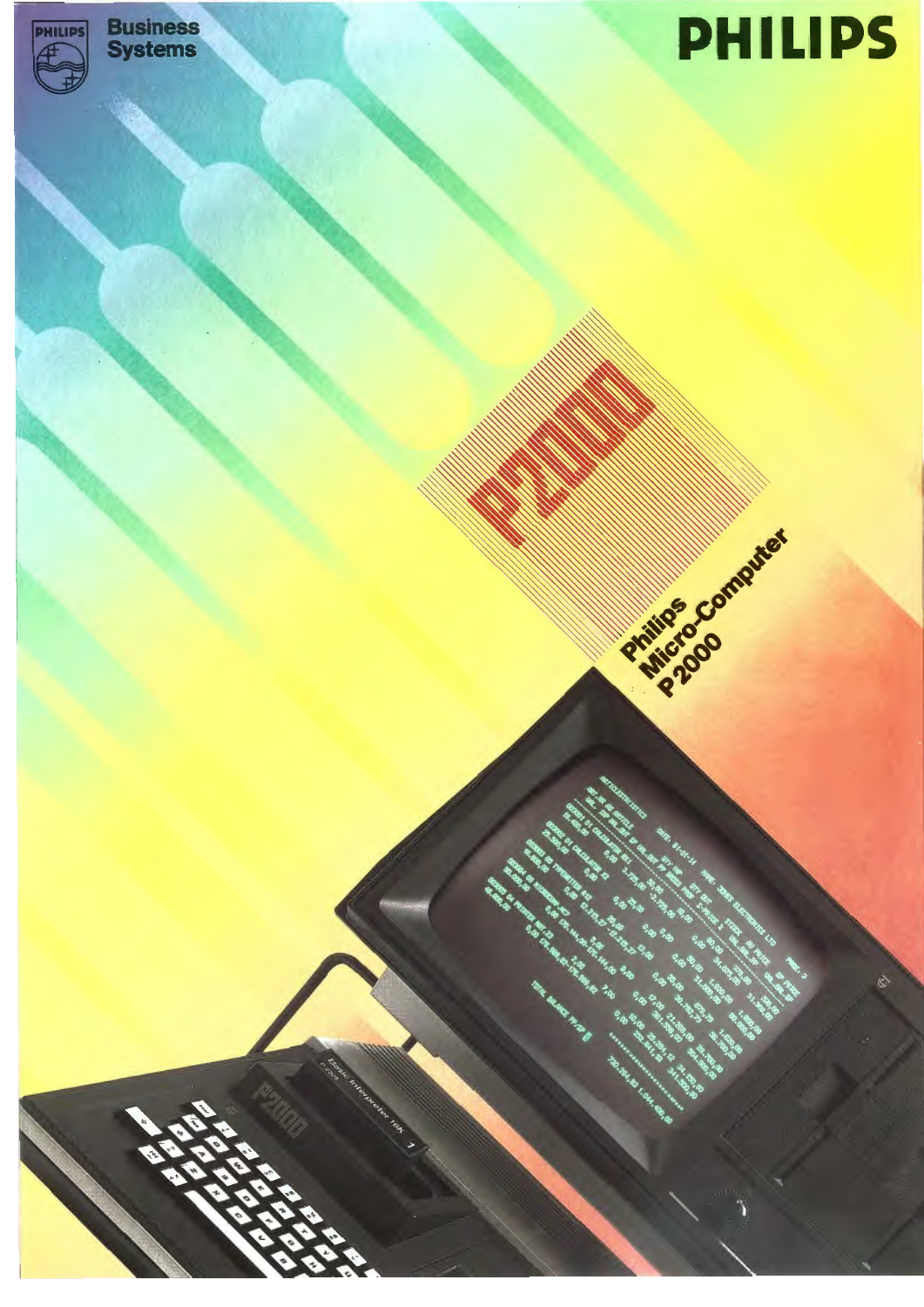## **Here the Philips Micro-Computer P 2000 shows you how to work with it.**

#### **The visual display**

Here you can see all the current data, text and work processes, and every input can be displayed first on the visual display, before **it** is printed. You can read, check, correct and edit on the visual display, guided by the Philips P2000. You can read stored data and bring it up-to-date. Or you can have the current statistics clearly presented in graphic form. The visual display has 24 rows of 80 characters. You can tilt it, move it, and regulate its brightness. The green picture is easy on the eyes and nonreflective. In short, even the visual display of the Philips P 2000 is constructed according to the most modern ergonomic principles.

#### **The Mini-Diskette drive**

Here at your disposal are up to two mini-diskette slots. In the mini-diskette drive, minidiskettes are read or data are stored on them. Changing diskettes is easy.

#### **The Mini-Diskette**

This will store up to 139.000 characters (approx. 70 pages). There is an index of contents on the diskette. **If**  you are looking for a certain page, the Philips P2000 will find it for you fast . If you want to protect your valuable data from accidental erasure, the minidiskette has a safety device for just this.





**The Input/Output** 

**Module** 

## **I Here the Philips Micro-Computer P 2000** <sup>1</sup>**is working for you.** .

This is for connecting the P 2000 with other devices. Several 1/0 modules will be available, allowing various possibilities, for example: control of production processes (IEC interface), asynchronous data communication (serial V 24

interface).

#### **ROM-Key (program storage module)**

You use them for changing programs. If you want to type a letter, you insert the appropriate ROM-Key "Word Processing" into the ROM-Key slot. If you want another program, just use another ROM-Key. ROM-Keys are sturdy and easy to use, and are kept in the cabinet when not needed. The ROM-Key has a maximum of 16 K-byte storage capacity and thus takes no capacity away from the user storage. The data stored in the ROM-Key is specially protected against erasure.

#### **The slot for the Input/Output Module**

Here's where you insert the input/output module.

#### **The ROM-Key Slot**

Here's where you insert the ROM-Key containing the program you want to use.

**The Keyboard** 

You use the keyboard just like a typewriter to enter your text. **It** consists of an alphanumeric key area and a numerical one like a calculator. The numerical key area facilitates rapid insertion of numerical characters. The keys are arranged as in a conventional typewriter. Each key has an automatic repeat. An acoustic signal attracts your attention if you make an operation

mistake.

| The<br><b>User Storage System</b>                                                                                                                                                                                                                                                                                                                                                           | <b>User Storage Capacity</b><br><b>Extension</b>                                                                                                                                                                                                                                                                                                                                                                                                     | <b>Buffer</b><br><b>Storage</b>                                                                                                                                  |
|---------------------------------------------------------------------------------------------------------------------------------------------------------------------------------------------------------------------------------------------------------------------------------------------------------------------------------------------------------------------------------------------|------------------------------------------------------------------------------------------------------------------------------------------------------------------------------------------------------------------------------------------------------------------------------------------------------------------------------------------------------------------------------------------------------------------------------------------------------|------------------------------------------------------------------------------------------------------------------------------------------------------------------|
| The Philips P 2000 storage<br>system reminds you of what<br>you have just entered, giving<br>you time to think it through<br>once more.<br>Do you want to change or<br>perhaps extend your program.<br>Do you want to rearrange the<br>text? The Philips P 2000 makes<br>it easy. The user storage in the<br>original equipment has a<br>generous 16.000 character<br>(16 K-byte) capacity. | It's possible to increase storage<br>if the user storage in the original<br>equipment is not sufficient for<br>you.<br>On request you can have it<br>increased to a maximum of<br>48 K-bytes, a volume which<br>only a few years ago was still<br>restricted to large installations.<br>If you do not need this<br>increased storage just yet,<br>perhaps you will need it in the<br>future. The Philips P 2000 will<br>grow with your requirements. | Here the characters a<br>signals for the visual<br>are stored short-term<br>automatically passed<br>visual display. The ca<br>approximately 4000<br>(4 K-bytes). |
|                                                                                                                                                                                                                                                                                                                                                                                             |                                                                                                                                                                                                                                                                                                                                                                                                                                                      |                                                                                                                                                                  |
| P2000<br>Ë                                                                                                                                                                                                                                                                                                                                                                                  | Basic Interpreter 16K<br>$-330s$<br>888888888888                                                                                                                                                                                                                                                                                                                                                                                                     |                                                                                                                                                                  |
| 88 A                                                                                                                                                                                                                                                                                                                                                                                        | 58888888888<br>888888888888<br>BBBBBBBBBBBB                                                                                                                                                                                                                                                                                                                                                                                                          | $\mathcal{L}$                                                                                                                                                    |



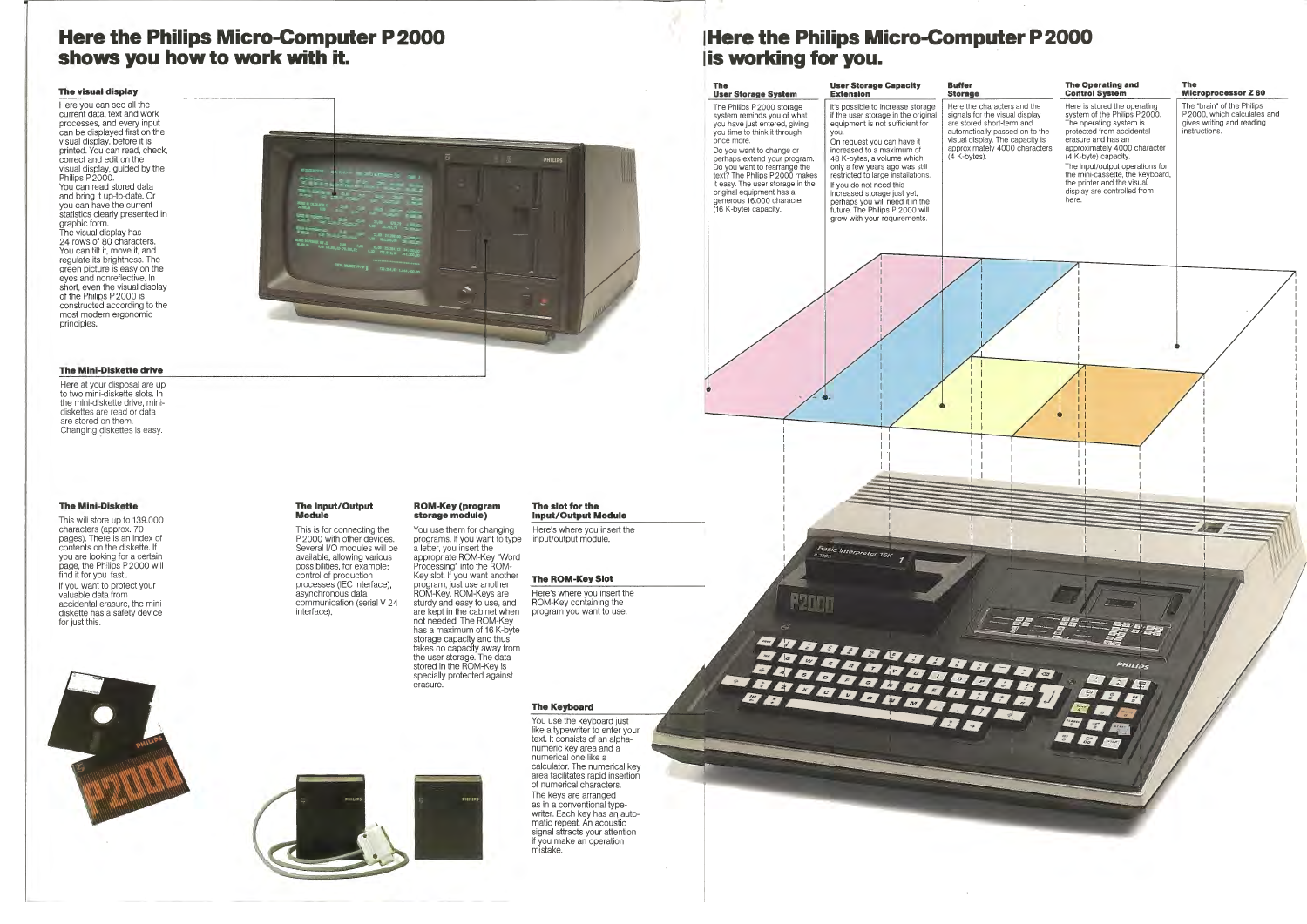**Here you are, working with the Philips Micro-Computer P2000.** 

 $\mathcal{L}_{\mathcal{R}}$ 

PHILIPS <sup>the</sup> anal electronics ltd **in the 3**  $12323$  $25,00$ . . . . 05 TY!<br>16.800.00 & VIER A12 20,00 13,0<br>0,00 12.215,27 -12.215,27 10011 09 HTCl<br>90.000.00 0,00 5,00 5,00<br>0,00 170,144,00-170,144,00 00-2000 04 PRINTER HAT 23 2,00<br>49.800,00 0,00 176.988,82-176.888,82 TOTAL BALANCE PP/SP || 730.264,83 1.044.400,00 W الم تا Basic Interpreter 16K<br>Pates **P2000** 'S as PHILIPS BBB **The slot for the Mini-The Mini-Cassette Cassette**  This will store up to 39.000 BBB characters per side and For recording or reading 四月四 keep them as long as you mini-cassettes; it works just ERE like. When you do not need le b like your cassette recorder at your data, simply put the home or your dictation **BBB** cassette in the drawer. You machine. can recall, correct or change stored texts or data at any time. The contents of the **The Function Keys**  cassette can be protected You use these to give the from accidental erasure. The Philips P 2000 your mini-cassette is extremely commands. You can easy to use. rearrange text, erase characters, or complete pages, have certain data recalled, have data stored on mini-cassettes or minidiskettes, or have important information printed out for you.

## **Here the Philips Micro-Computer P 2000 is printing black on white.**

#### **The Printers**

They print black on white, far faster and more neatly than a typewriter.



#### **The Matrix Printer**

The matrix printer has two qualities of type. It has an extensive supply of characters and prints up to 80 characters a second.



#### **The Daisy-Wheel Printer**

If you use a daisy-wheel printer, you can choose from several types. The quality of type is like that of an electric typewriter. It types 25 characters a second.